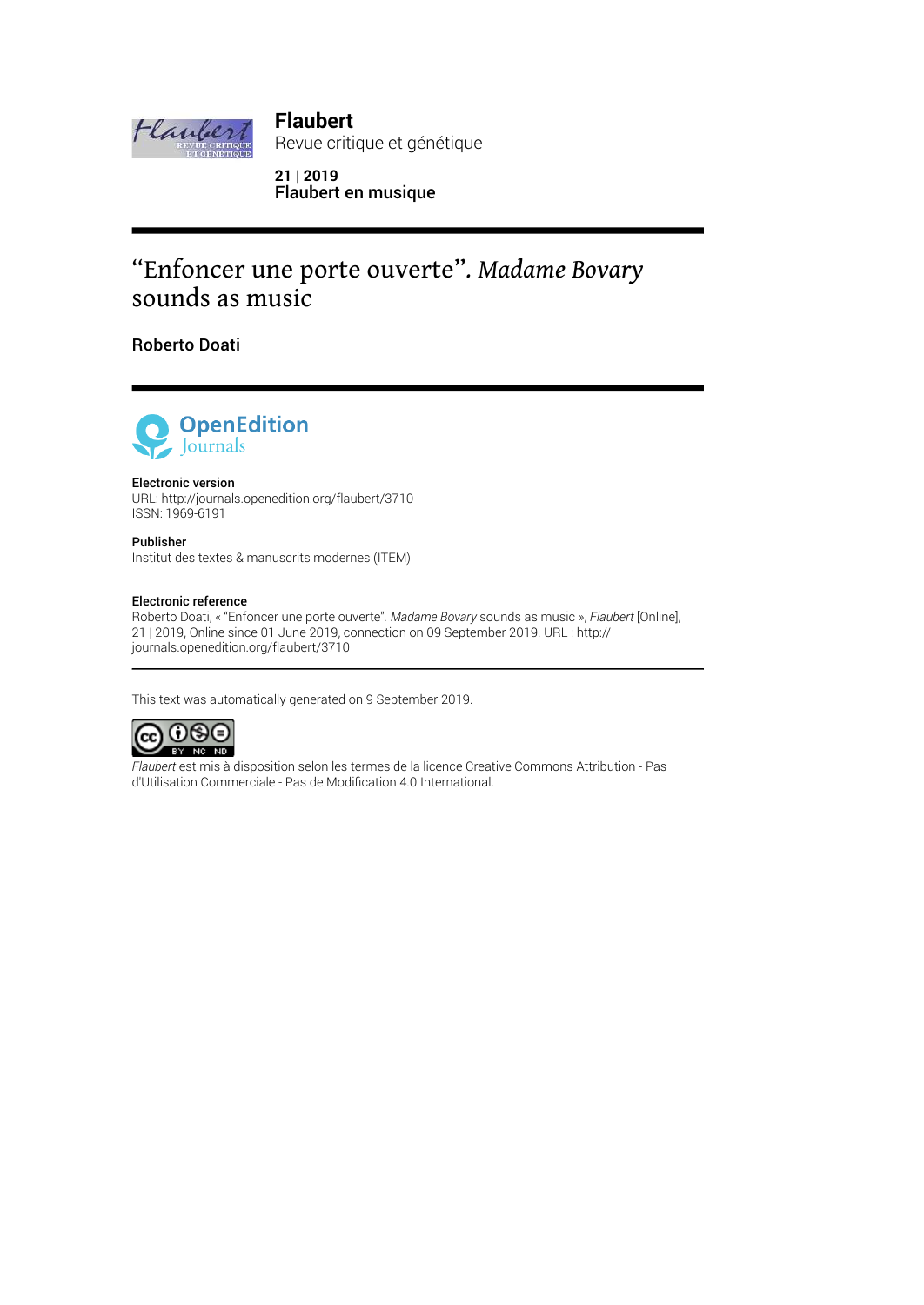# "Enfoncer une porte ouverte"*. Madame Bovary* sounds as music

Roberto Doati

*Omnis mundi creatura Quasi liber et scriptura Nobis est et speculum* ALAIN DE LILLE

### Introduction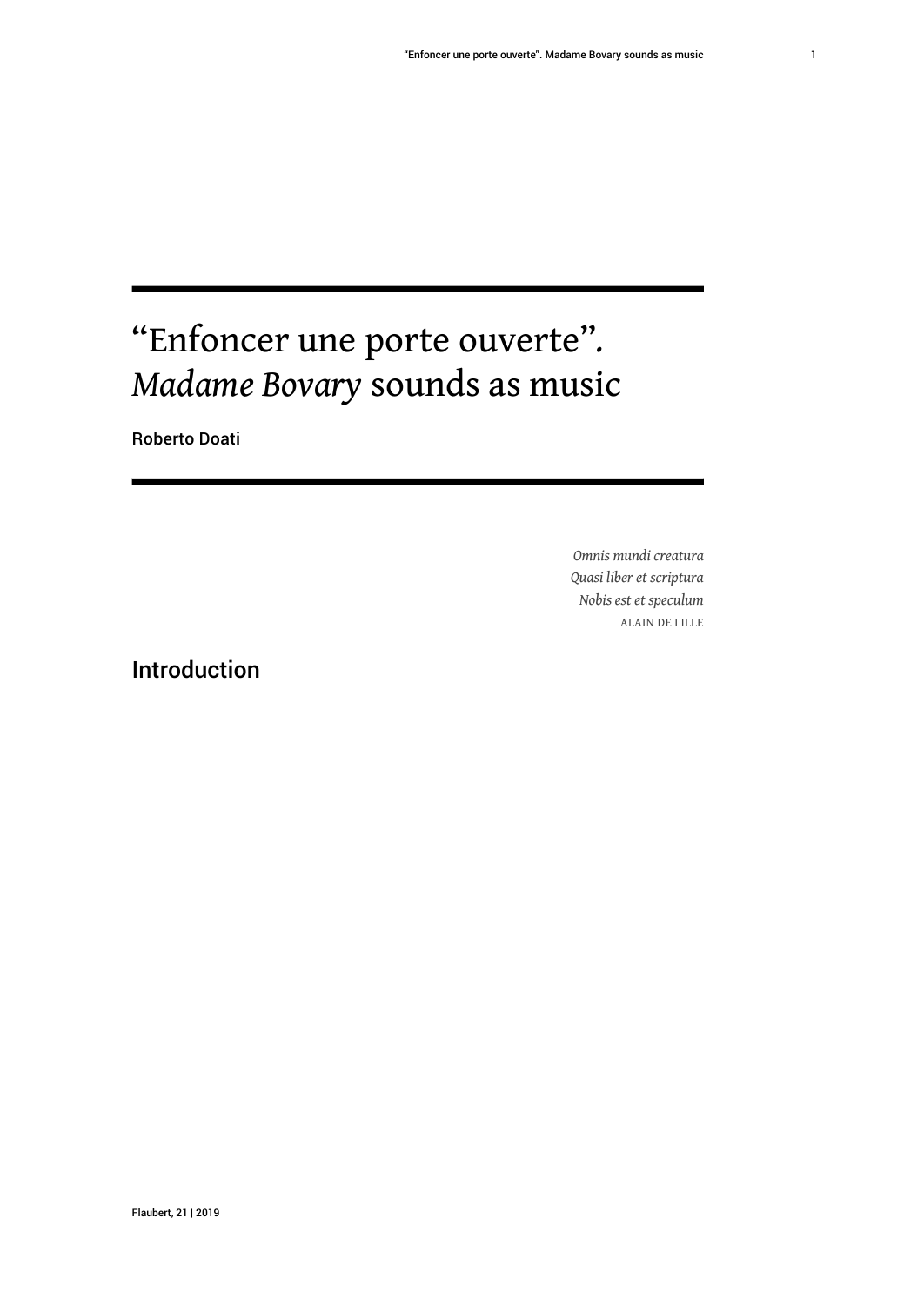1 When I was asked by the editor of this volume Bruna Donatelli to contribute with a music composition, I was not surprised at all. In 2015 I was working with my Electronic Music Courses' students on the musical part for a *mise en scène* of *Madame Bovary*. By chance – I don't believe in chance, if not as a result of a deep rational activity, in this case too personal and complicated to be told here – I got in contact with Bruna. So it started a long correspondence through which I could enrich my "imaginary soundscape" on Flaubert's book. Unfortunately the stage director did not seem so open to accept something so different from the usual recorded music + sound effects (foley). My students' contribution as composers and sound designers, although limited by the conventional view of the director, went on stage, but the many ideas I had during our



workshop were still relevant in my mind. Therefore Bruna's invitation is important for me because it gives me the opportunity to see if they have a musical sense.

### Sound and Text

2 I always doubted of the research some musicologists carried on in the Eighties and Nineties when, needing tools to analyze music, they borrowed them from the linguistics, in this way considering music a kind of by-product of language. I believe that at the dawn of the humankind there were just sounds: sounds to communicate. I have rather sympathy with the "Musilanguage" model proposed by Steven Brown:

Music and language are seen as reciprocal specializations of a dual-natured referential emotive communicative precursor, whereby music emphasizes sound as emotive meaning and language emphasizes sound as referential meaning $^{\scriptscriptstyle 1}$ .

- 3 The link between text and music dates back to the History of humankind and it always represented a problem for composers. According different situations, new solutions were adopted: church music, song, madrigal, melodrama (text becomes action), *Lied*, opera. In all of them there is something that remains almost unchanged: the rhythm of the words. Ancient Greeks considered poem's verse both linguistic and musical pattern, as they have rhythm in common. In modern times the importance of rhythm is more acknowledged to music, rather than to text, although it gives expression to a written material.
- 4 As I grew-up within the electroacoustic music culture, I have been attracted by Luciano Berio's vocal works, mainly his *Thema (Omaggio a Joyce)*<sup>2</sup> (1958) – with the voice of Cathy Berberian – based on a text from *Ulysses*. Here Berio develops musical techniques clearly under the influence of linguists such as Saussure, Trubeckoj and Jakobson. So when in 1996 I received a commission for a electroacoustic music piece to celebrate the 100<sup>th</sup>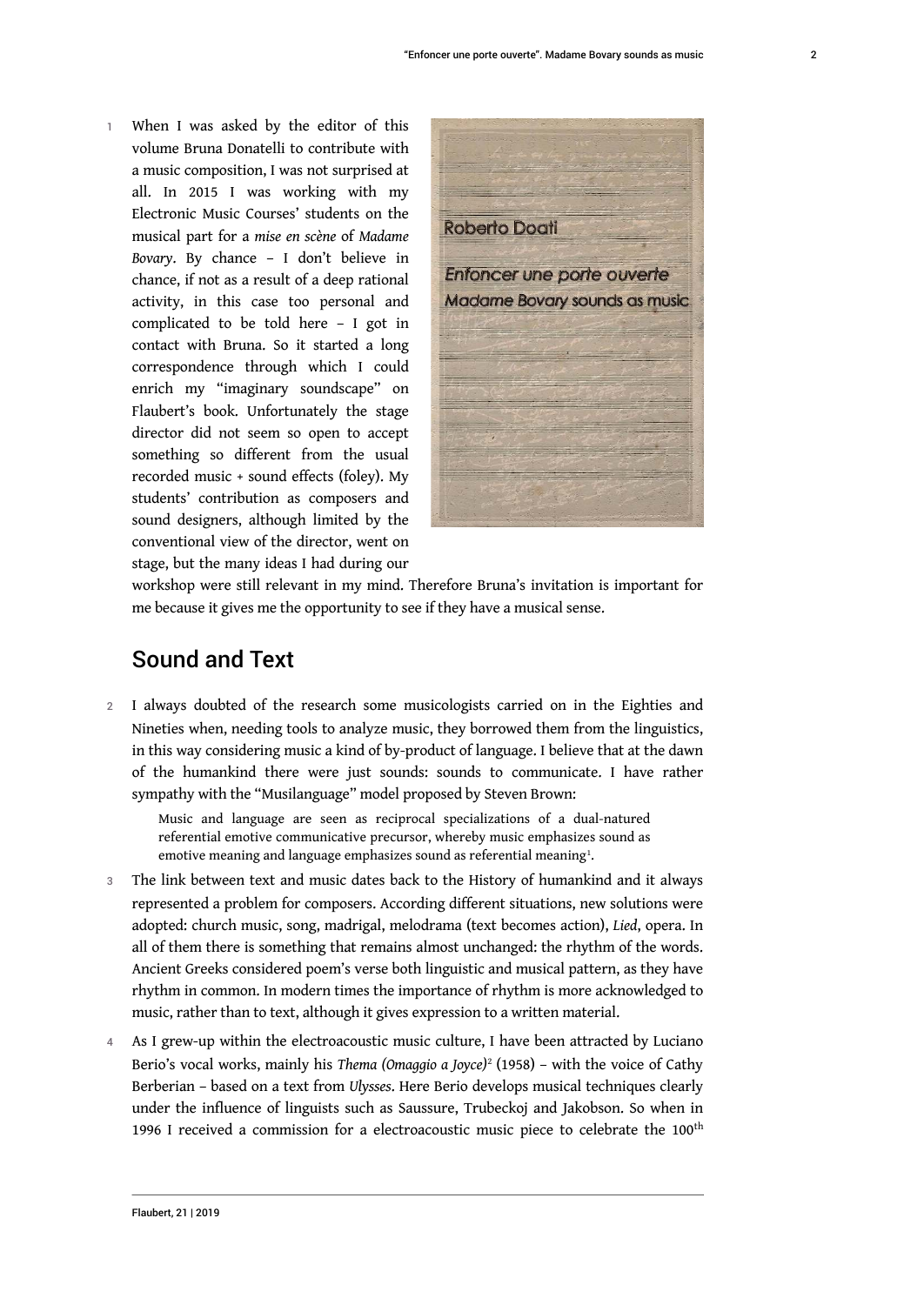- 5 In the case of *Enfoncer une porte ouverte*<sup>4</sup> I was facing a XIX Century narrative<sup>5</sup> text. My first reflection was that both music and words can be written, but they become sounds only when someone "read" them. Musicologists are still discussing what has to be considered as the *text*, the body of music: the score (i.e. its written representation) or the sounds (i.e. the material performance of the score). In acousmatic<sup>6</sup> composition, the two terms coincide. The first to use the term "acousmatic" (acousmatique) was Jerome Peignot<sup>7</sup> to substitute the more general and too restrictive *musique concrète*<sup>8</sup> *.* Therefore *musique acousmatique* means a music produced with sounds without a visible source, i.e. a music produced (and reproduced) directly on magnetic tape. This led Pierre Schaeffer in his mature writings<sup>9</sup> to the concept of reduced listening (écoute réduite), to emphasize the fact the without the visual information, the listener can concentrates on the sound for its own sake, as sound-object (*objet sonore*). And what is a written text if not an *écoute réduite*<sup>10</sup>?
- 6 We know that for Flaubert text and sound (writing and reading) were not two separate entities, as he was reading aloud his drafts, Στέντορι εἰσαμένη μεγαλήτορι χαλκεοφώνῳ,  $\operatorname{\hat{o}}$ ς τόσον αὐδήσασχ ' ὄσον ἄλλοι πεντήκοντα<sup>11</sup>. Thanks to this practice, he called gueuloir<sup>12</sup>, he evaluated the quality of his sentences according their sonority: "Plus une idée est belle, plus la phrase est sonore; soyez-en sûre. La precision de la pensée fait (et est ellemême) celle du mot"<sup>13</sup> .
- 7 The number of essays referring to the musical word and musicality in Flaubert's writing are uncountable and I cannot mention the many that encouraged me to take a path into the composition. But I would like at least quote from two of them:

On sait qu'avec Flaubert émerge la conception d'une prose inchangeable qu'il serait vain d'oser interpréter autrement qu'en la lisant<sup>14</sup>.

Si è veri artisti, veri prosatori – sostiene dunque Flaubert – solo quando si è in grado di far vibrare il testo con la sola forza incantatrice del ritmo, quando si è in grado di infondergli la giusta tensione unicamente attraverso la scelta e la posizione della parola, quando lo stile si fa ritmo<sup>15</sup>.

8 So there is no room for performer's interpretation, no accent, no dynamics, pauses, pitches, that can be superposed to the inherent musicality of Flaubert's text. Therefore I asked to Marie Gaboriaud, the voice in my composition, not to read the published version of *Madame Bovary*, but the final manuscript<sup>16</sup>. Here the rhythm of the words, rather than their spellings, emerges and any regularity it might have is broken by hesitations, repetitions of words, fragments, crossing-out and corrections.

### Narrative or stage music?

- <sup>9</sup>Although *Enfoncer une porte ouverte* has nothing to do with Transmedia Storytelling, it is true that in the passage from text to sound I tried to concentrate on Discovery, Experience and Exploration, the three stages of audience engagement according Robert Pratten<sup>17</sup>. Adopting electroacoustic music framework for this purpose could sound contradictory, but even the most abstract music is narrative $18$ .
- 10 There are several issues with this scenario. First, what story am I telling you? The choice to record a female voice has a consequence. Who is this voice? It is not Flaubert. A reader? No: it is Emma Bovary in this very moment of transition of Flaubert's writings, from the state of manuscript to the state of book. She is not anymore in the mind of the writer, and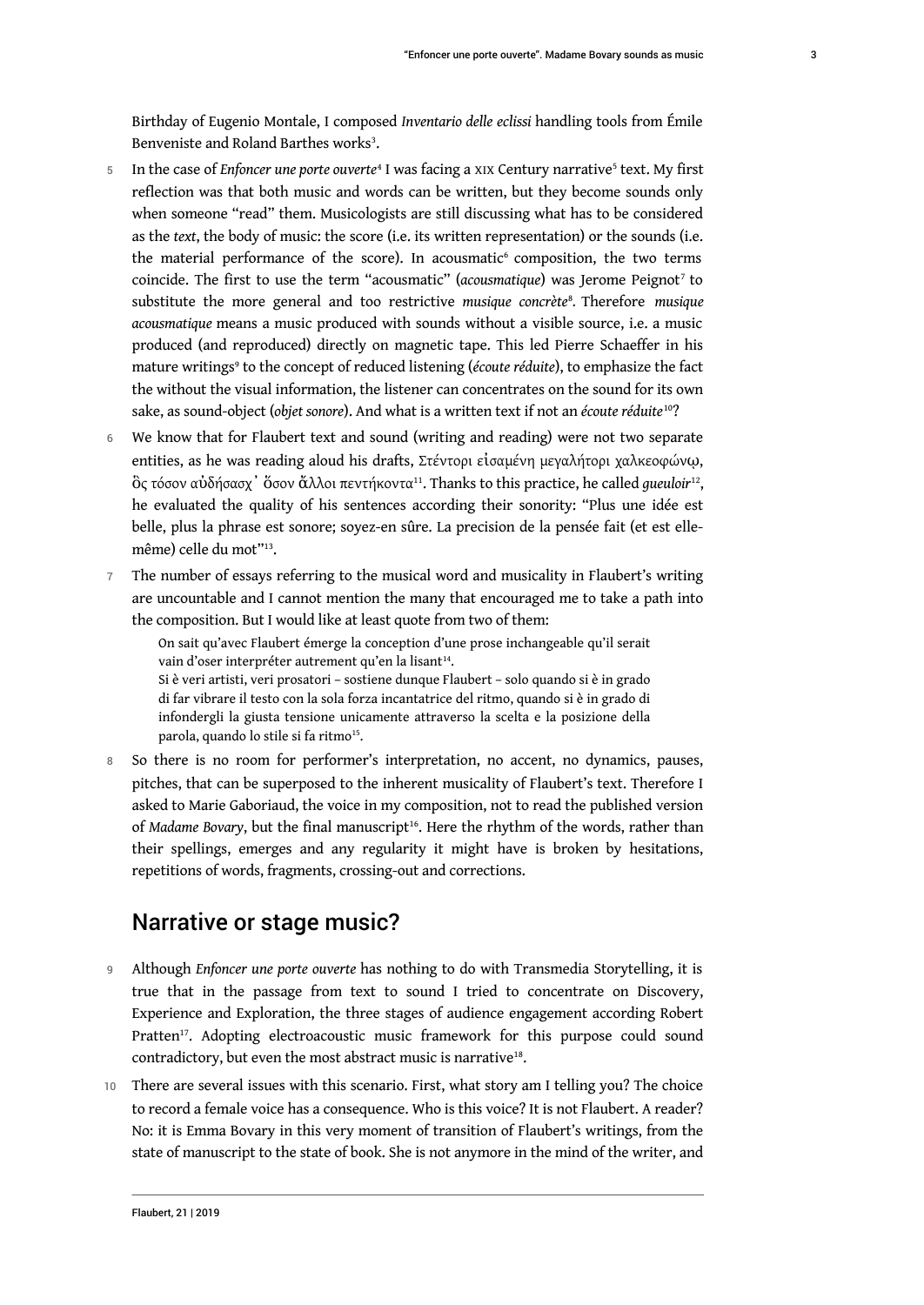not yet frozen in the fixed form of the book, where all the games are done. So she has just the time to run through the pages to see what will happen to her. Probably she will be poisoned again by literature, I still do not know. In fact, as you will read soon, I am not yet done with *Madame Bovary*.

- $11$  While Emma is reading aloud the sound-objects mentioned in the chapters come to life<sup>19</sup> and we can hear them in an interplay with Flaubert's words giving rise to what I call an *Imaginary Soundscape*.
- 12 Second, temporality. A frequent approach to voice in electroacoustic music is to alter the chronological sequence of words, phonemes and even smaller chunks of material – with a technique called *granulation*. In this case I had to work with narrative structures so carefully and obsessively built by Flaubert. Being a gestaltist<sup>20</sup>, I consider a sentence more important than the single words that make it, so I decided not alter them. Whenever Emma's voice is heard, every single word has to be comprehensible. But it is true that due to the many rewritings, the meaning sometimes stumbles and I use pauses to put the text into action, to create happenings<sup>21</sup>. See for example when at  $3'39''$  in my composition (part I, chapter one) on Charles' shouting voice "Charbovari", there is an explosion of Egyptian music. Nonetheless, the sequence of my happenings follows the chronological ordering of Flaubert's book.
- 13 Third, sounds as characters. I try to give sound the appearance of character, not the book's characters, but an allegory of them. If it is true that *Enfoncer une porte ouverte* comes from a failed project of *mise en scène*, I always have a dramaturgic attitude in composing, even an acousmatic piece. Thus rather than "narrative music", I prefer to define it "theatrical music", without a stage.

### The composition

14 My ambition is to reach what Emile Zola said about Flaubert's musicality:

La musique de Gustave Flaubert est une sorte de basse continue, sur laquelle chantent, comme un sifflement aigu de petite flûte, des gammes soudaines de notes nerveuses. Un réaliste, soit! mais un réaliste qui tire du réel d'étranges concerts $^{\scriptscriptstyle 22}$ .

15 Considering that the framework for acousmatic music composition since its beginning – i.e. when it was still called *musique concrète* – is based on recordings of the real (acoustic or electronic instruments as well as so-called noises) and their metamorphoses to provide auditory images far from the physical sound sources, I have chosen to work within it. Because where is Emma living if not into the parallel worlds of physical and fantasy $^{23}$ .

### The characters

<sup>16</sup>There is a passage in a letter to Louise Colet where Flaubert talks about his *Notes de voyages* that reflects my main concern in composition:

Ce que j'aime au contraire dans l'Orient, c'est cette grandeur qui s'ignore, & cette harmonie de choses disparates<sup>24</sup>.

<sup>17</sup>*Composition* means *put together* (compōnĕre = cum + pōnĕre) different things to make a whole (a *Gestalt*?), and for me the more different things are, the more interesting is the search for unifying laws.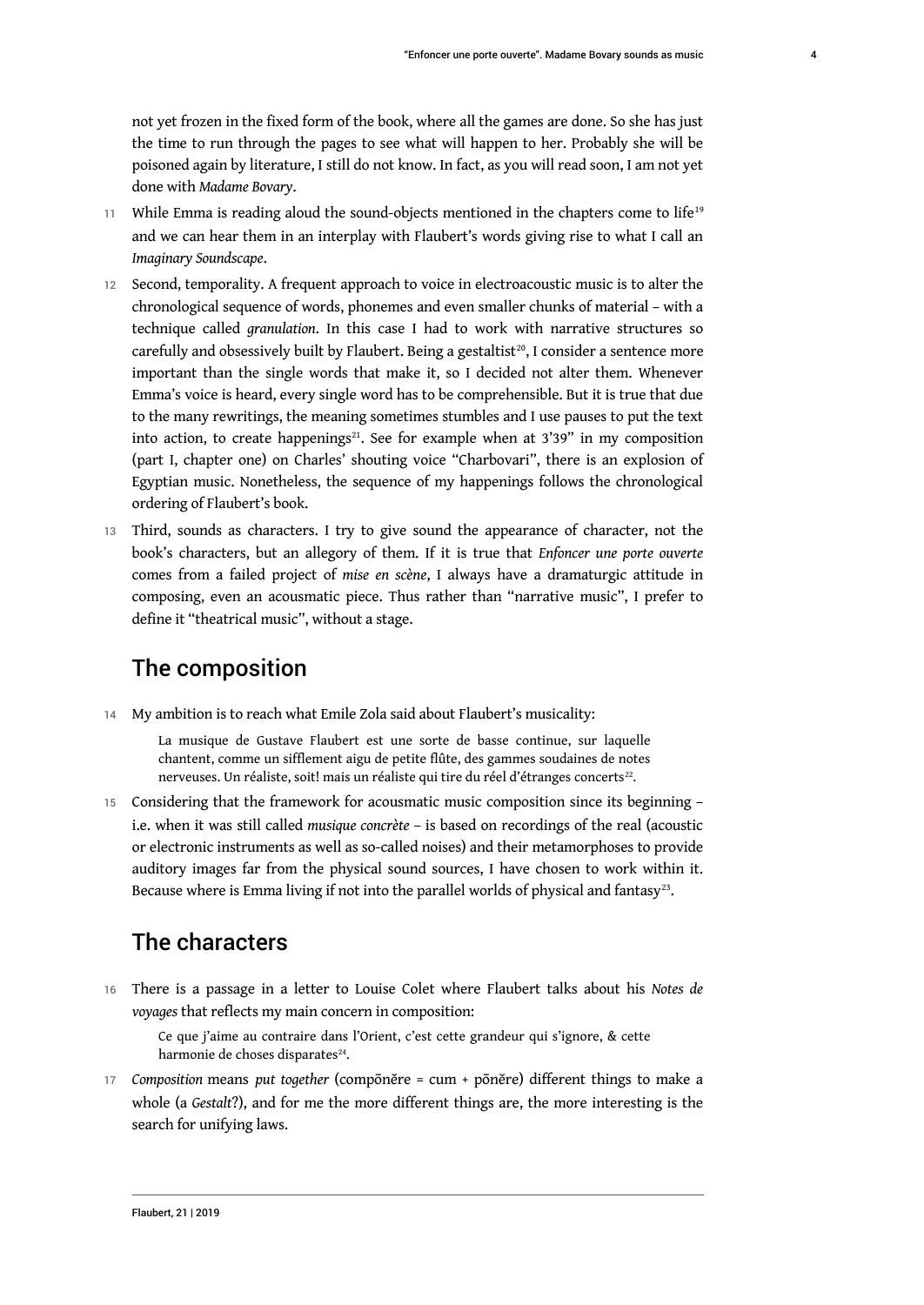- <sup>18</sup>*Enfoncer une porte ouverte* relies on the use of the following different sound sources, all mentioned in *Madame Bovary*:
	- voice. It is Emma's voice, and it is always clearly heard. As I wanted to avoid the "audiobookeffect", in each chapter her distance from us is different. The space in which she reads changes too: small, large, dry, reverberant;
	- environmental sounds (nature, animals, objects): raindrops over an umbrella, dog, chickens, oak, pigs, cow, bird's flight, goat's bell, waterfall, horses, bells, coins, sheep, lambs, female sighs, gust of wind, twisted leather, city'soundscape heard from inside a coach, lathe, iron rod over stones;
	- musical instruments and not identified music: violin, saloon dances, *sarabande*, orchestra, trumpets, flutes, brass, tympani, double-bass, male and female singers;
	- identified music: "Les Compagnons de la Marjolaine", *A mon ange gardien* by Pauline Duchambge, *Angelus*, *Le Dieu des bonnes gens* by Pierre-Jean Béranger, *Lucia di Lammermoor* by Gaetano Donizetti, *Un soir, t'en souvient-il?* by Louis Niedermeyer.
- 19 To these four categories, I have to add one, that represents my fantasy world made up of extratextual sounds and music:
	- a river flow, recalling the Seine Flaubert heard from his *pavillon* during *Madame Bovary*'s writing;
	- Egyptian music;
	- a mechanical bird;
	- prepared piano, a change of appearance of the real piano sounds, like the mechanical bird;
	- Maurice Ravel *La valse* (1920) that is a "squared" waltz. Ravel once stated that his main aim in composing was to achieve technical perfection, like Flaubert;
	- Guillaume de Machaut *Ma fin est mon commencement* (a crab canon, circa 1370), in association with Binet's lathe;
	- Robert Schumann's music<sup>25</sup>. More than a word of explanation is needed to justify this choice. Schumann died the same year *Madame Bovary* was published, both of them contracted syphilis and Schumann represents in Music what Flaubert represents for Literature: the birth - or better "the emergence"<sup>26</sup> - of modernism. But most important of all, they shared a twofold character: one ideal, lyrical, one realistic. In the case of Schumann a true dual personality, as he signed his writings sometimes with the name of Florestan (exuberant and impetuous), sometimes as Eusebius (shy and thoughtful).

### The formal plan

20 I decided to follow the book's structure in three parts, thirty-five chapters. My music's first part is linear – as reading is –, monophonic (one audio channel), mainly with dark timbres. The second part is polyphonic, many more characters involved, it is stereophonic (two audio channels) and I use a technique called mosaicing (timbres made up by many different complex sounds). The third part is a mix of the two previous articulations: short chapters are linear, monophonic, dark in timbre, long chapters are polyphonic, stereophonic, with mosaicing timbres. Each chapter is represented by 1 (sometimes up to 4) short excerpts from the book, and its end is marked by a silence. Besides the voice, I only use sounds mentioned by Flaubert in that chapter, and where he does not, I use voice's amplitude and frequency envelopes as a source material (see my first part, chapter three). I stretch or compress the duration of my chapters according the density of sounds the text gives to me, but always within Flaubert's narrative framework.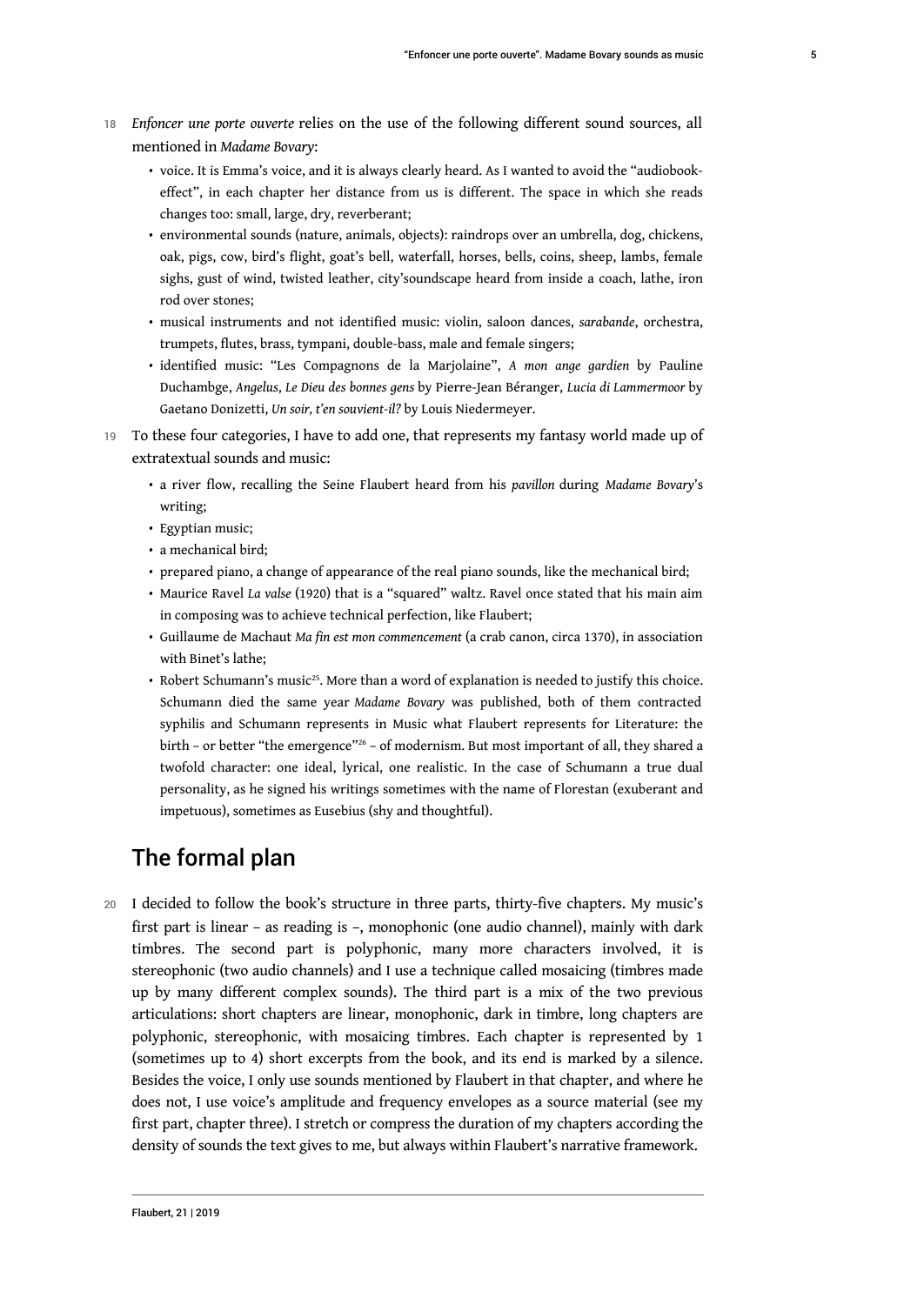### The techniques

- 21 Two are the physical domains for electroacoustic music: the time domain (i.e. amplitude versus time) and frequency domain (i.e. amplitude versus frequency).
- <sup>22</sup>Let us start with the time domain. Thanks to the analyses of Pierre Schaeffer in his *Traité des objets musicaux*, the spoken rhythm becomes *morphologie* (morphology), involving dynamics, spectrum, grain and mass, therefore gaining much more musicality. No one musical instrument can be compared with spoken voice as regards the speed of timbre changes. In a sentence like "quoiqu'il ne fût pas large des épaules", there is a frequency of at least 3 different timbres in a second.
- <sup>23</sup>In order to achieve what has been defined as *l'illusion réaliste*<sup>27</sup> (realistic illusion), I extract the amplitude envelope from the voice and substitute the voice's spectrum with other sources' spectra. This technique is called "vocoder" <sup>28</sup> and it works in the time domain. It allows me to give rise to strange creatures, half woman, half river, animal, musical instrument, orchestra.
- 24 A second type of technique I am using here is "convolution"<sup>29</sup>. It is generally used to give reverberation to a dry sound, but if a source signal like human voice is convoluted with a river – or a musical instrument, or a chicken – instead of a voice with acoustic space resonances, many different musical results can be achieved. I apply here a kind of "cascade convolution". For example, I convolve the voice with Sufi choir shouts, then the result with the same voice, the result with Sufi shouts again, and so on, 4 or 5 times. The result is a long, stretched sound in a slow *crescendo* with a spectrum that contains the frequency components the two sounds have in common. In the middle of my work, I was pleasantly surprised to read the title of Damien Dauge's PhD Thesis: "« Il lui semblait entendre… » Flaubert et le spectre du musical", as the word "spectre" regards both *phantom* and frequency *spectrum*<sup>30</sup> .
- <sup>25</sup>I started to work on *Enfoncer une porte ouverte* having in mind a short collection of musical ideas to realize a 15' long composition, but I suddenly realized that going through the whole book again many more stimuli were inducing me to act upon a longer project. Until now (September 2018) I have achieved the first 4 chapters of Part I but my plan is to realize the entire book, reaching a two hours long composition.
- 26 Finally, I would like to add some short notes to what I have done in each chapter. The transcriptions refer to the *Édition du centenaire,* Paris, Librairie de France, 1929 and the manuscript of the Bibliotheque de Rouen (10 mai 1914 N° 19067 Don de Mme Franklin Grout) at www.bovary.fr (retrieved: Sept. 1<sup>st</sup> 2018).
- 27 Part I, chapter one. I recorded 4 selections from the text (see figures 1). There are two main elements I worked with: river sound and Egyptian music. They are not present in the book, but I am using them as a reference to Flaubert's life because this chapter is written in first-person. The Sufi choir explosion at Charles saying "Charbovari", reminds of the group, the ritual of schoolboys, the mockery.
- 28 While working on this chapter, Bruna Donatelli noticed that there was a mistake in Marie Gaboriaud's recording: she pronounced "soustache" instead of "soutache". I then verified that even in his manuscript Flaubert writes "soustache" as correctly transcribed by Caroline d'Atabekian. Inquiring Stella Mangiapane about this, we received the following information: neither in *La Revue de Paris* nor in any French dictionary up to the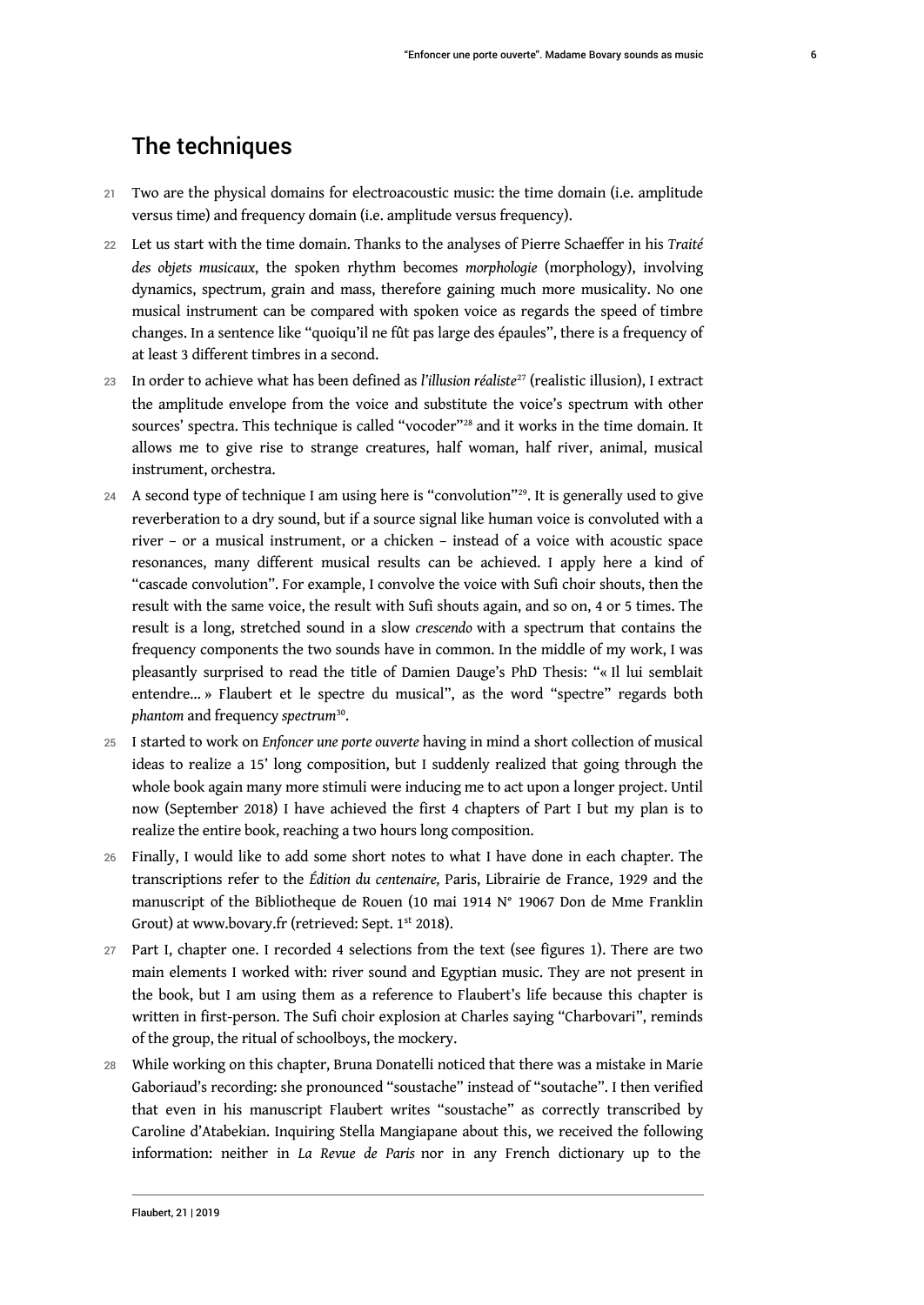*Dictionnaire de l'Académie française* of 1835 she could find *soustache*, but always and only *soutache*. Then she quotes from the *Essai historique sur l'origine des Hongrois*<sup>31</sup>: "Les Hongrois ont de même dans leur langue autant de mots allemands, plus encore; quelques uns sont empruntés au latin, et même, en cherchant bien, on trouvera dans la langue hongroise soixante mots français, outre que nous avons en français une dizaine de mots hongrois (« heiduque, trabant, hussard, schako, kolback, dolman, soutache », sont des mots hongrois francisés.)"<sup>32</sup> . Therefore, according to her it is a Flaubert's mistake, corrected in the published edition.

#### Figure 1,a. Excerpts from Chapter One*<sup>33</sup>*



Ms g 221, f° 1

#### **Figure 1,b. Excerpts from Chapter One**



Ms g 221, f° 2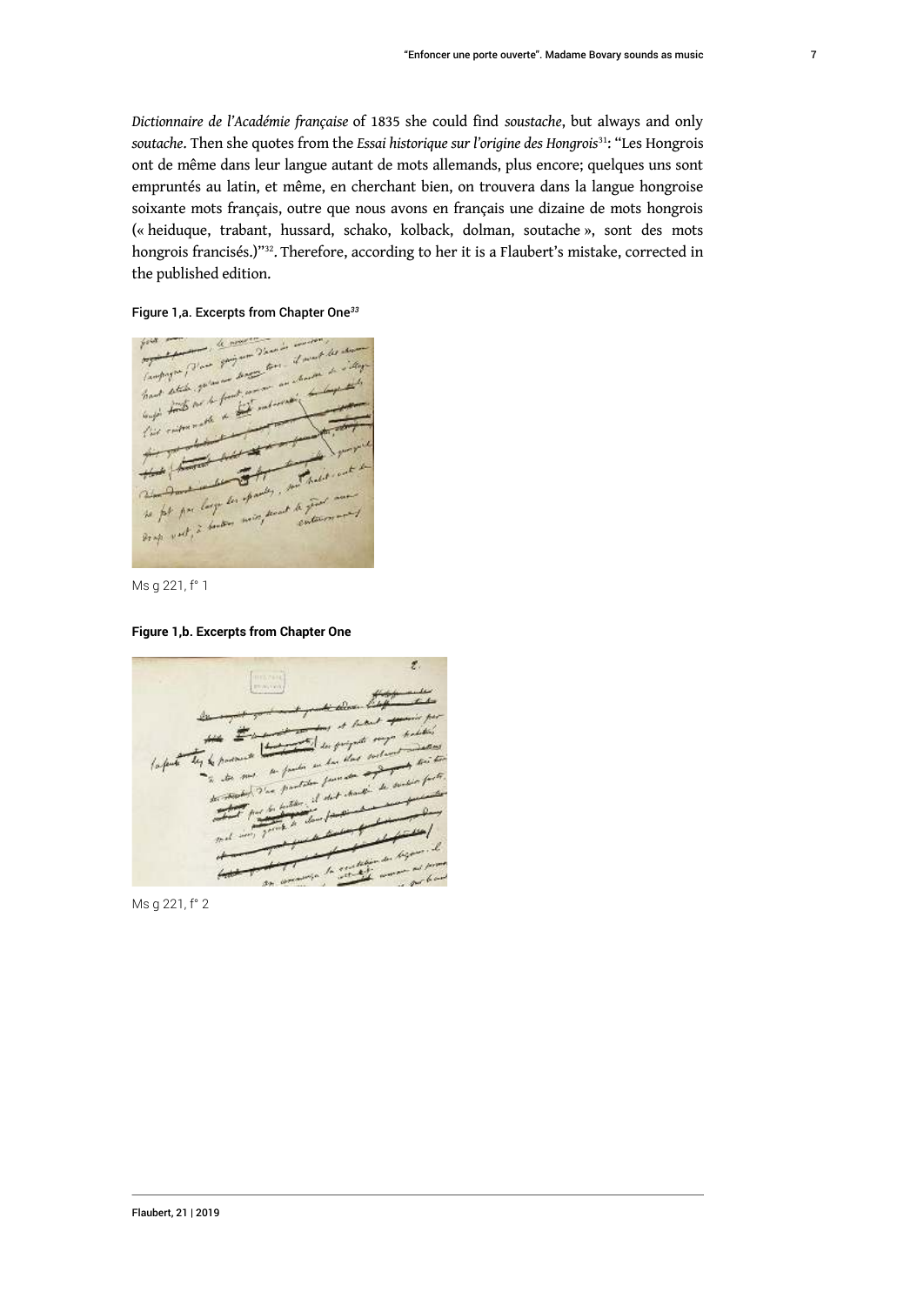for in yours , no trous out with part on Power in gree the none can for "In genove, no trous out with proof on Power work to my for in genera, ne trous out and the fact took (what were any of Tous tout a porter composite, on low orter we are the computer laft were d'arbre composition, de chapau mais Contract in the fact, de chant the color to the first the Medicine houset à faire, sous et de later, au change of partie de Mader belowton, at de pour les pour res chartes montes and professions d'experience pour monde de la proposition de la commence de la proposition de la commence de la proposition de la proposition de la proposition de la proposition de la proposition de la proposition de la propos portant de la proprietation pour le contre le mondant profondunt d'expression : aux défendant pour le profondunt par train bowing is whomever separate the point of the property of the part of the part of the part of the part le prement : Paris et définit aux parties des pourses pour des los argentes aux faços de son per desse au dentroit pour what, and factor the fact you trader is an dentrois Then int antaly and a growth day of the content of the content of the content of the content of the content of the content of the content of the content of the content of the content of the content of the content of the co complished with the file brilliant ment la lite montation tant neuer

#### **Figure 1,c. Excerpts from Chapter One**

Ms g 221, f° 3

#### **Figure 1,d. Excerpts from Chapter One**



Ms g 221, f° 19

29 Part I, chapter two. One text selection (see figure 2). Voice, chicken, dog, duck and raindrops over a dry umbrella.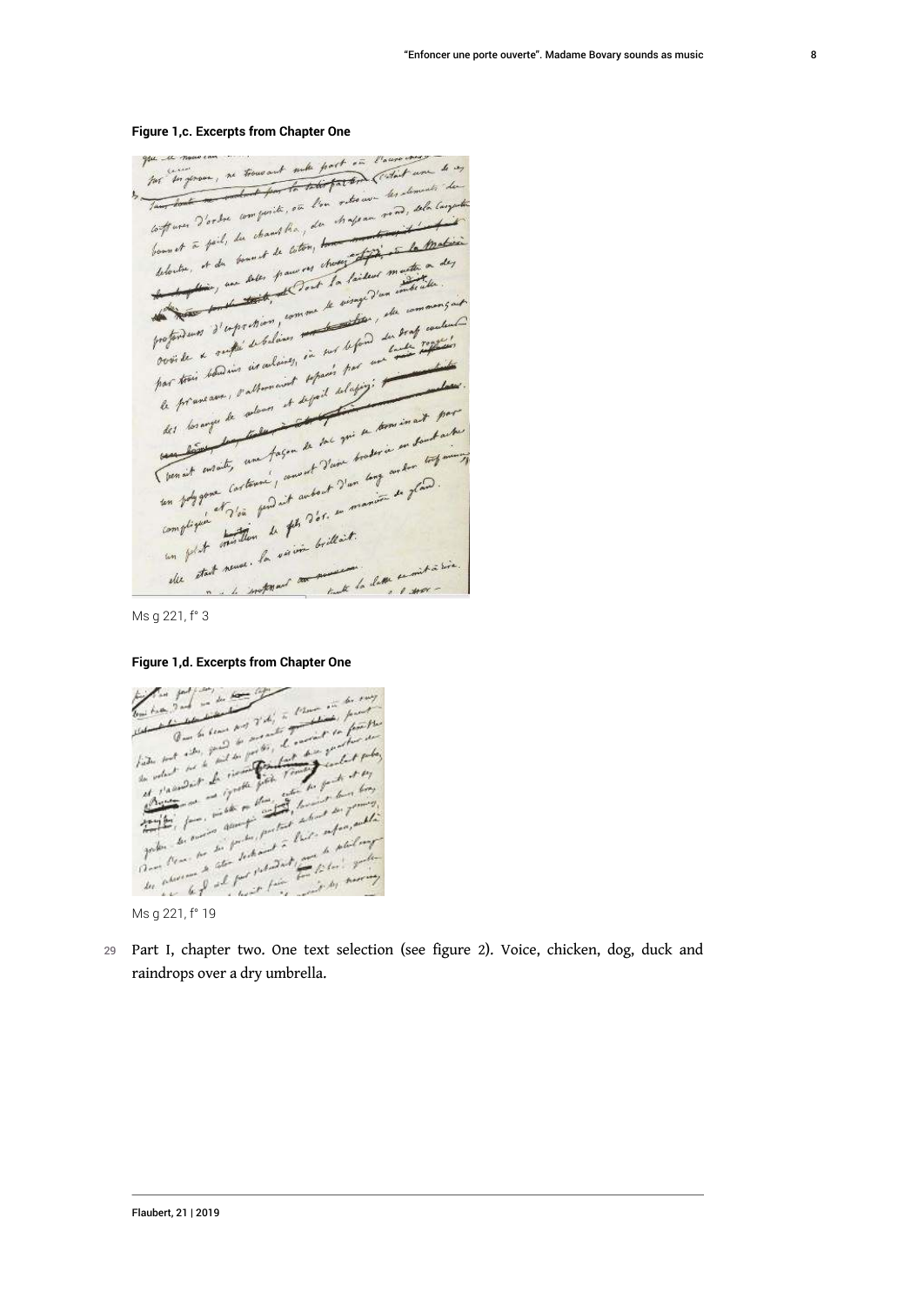Figure 2. Excerpt from Chapter Two*<sup>34</sup>*

 $53 - 34 - 35$ unit en plus de ming Son 27 toutait d'un cel unique en plus alon ming Jon est sortant o nous then relation - ses there we don't in vanishing to staint templaint charm d'un seul morseau, haut ils attenues voir, etained and puis temporisont des voirs à raie Harten du cramp et laittant vous point lebert del'or alle pour choise autres aux en mouvement onde vers les soirs de premiere fois desable.<br>Campagne remarque de la pretait comme un homme Barthe Clean boursons open the mouth dive abien support the transmit on the form on the chapters without sound<br>Ms g 221, f° 33<br>30 Part I, chapter three. One text selection (see figure 3). For the chapters without sound

Ms g 221, f° 33

references and whose manuscript contain just few rewritings, I decided not to use the voice, but its amplitude and frequency envelopes filtered on the formant frequencies of a tenor voice.

Figure 3. Excerpt from Chapter Three*<sup>35</sup>*

la terre bondu. boire, elle rigit denement le renserait four de va tendre, elle passant suits vette. Les se ratisfiels regist son ouarge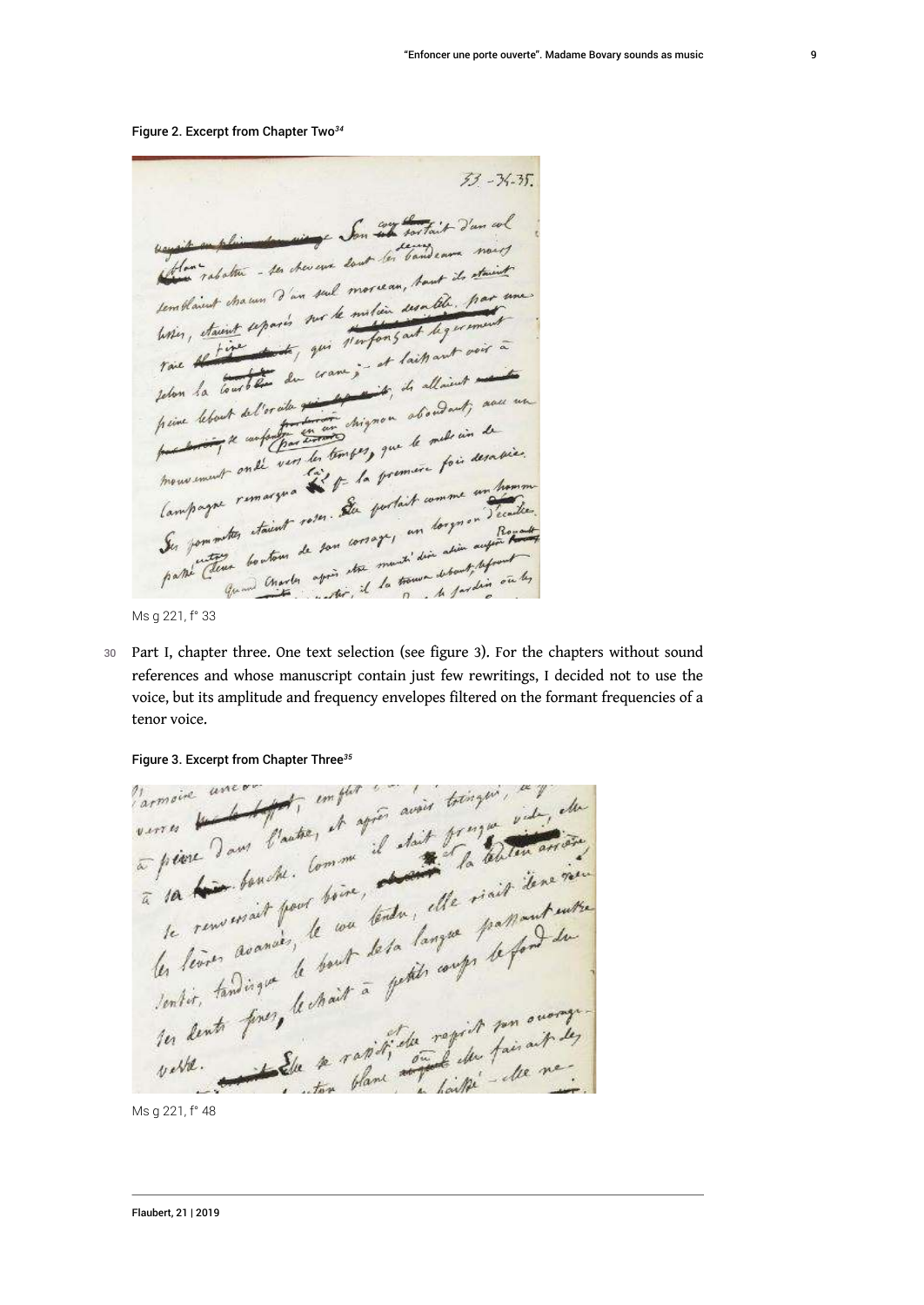- Part I, chapter four. One text selection (see figure 4). Voice, violin, mechanical bird, bird's flight. As soon as I read in the Italian translation "... il frin-frin del violinista che continuava a suonare nella campagna"<sup>36</sup>. I thought to use a small excerpt from a Gipsy music I bought during my trip in Romania many years ago. It is played on the violin in a peculiar way I personally saw only in Clejani region: the technique starts knotting a single horsehair on one string – usually the lowest one – between the bridge and the fingerboard. Then the player produces "scratching" sounds with a slip-sticking pulling motion of index and thumb on the horsehair covered by a lot of rosin, while left hand fingers change the pitch of the "scratch".
- 32 I am quite keen to obey to my instinct, but I always want to investigate why I had a feeling, because in 90% of the cases, it has a rational albeit hidden reason. Tracing the origins of the Italian "frin-frin", I discovered it comes from a dialetc: "*frin-frin* onomatopeico, irridente del suono del violino. A Firenze imitazione del suono dello scacciapensieri"<sup>37</sup>. But "frin-frin" is too sweet. In her 1983 translation for Einaudi Natalia Ginzburg uses the French borrowed "il crin-crin del violinista", but still with reference to a violin player. If we consult an acknowledged English translation<sup>38</sup> we find: "the squeaking of the fiddler". As we know English has many onomatopeias that work very well in most cases, not this one. However the use of "fiddler" is more correct than "violin player". I therefore realized that my choice for Flaubert's "le crincrin du ménétrier" has a reason, because who is playing is not a violin player, is a wanderer musician who plays at weddings and he is playing *on* the horsehair, so that my sound perfectly stands for "crincrin"<sup>39</sup>.

Figure 4. Excerpt from Chapter Four<sup>40</sup><br>Travel, il avait tripic montre pri fit pour carton them<br>from destate - and figure montre un carrie de carton them<br>an destate - and figure portogies colonnates de fortales in dessert, and different the portogies colomnates transmitted with the test and terminal the minder would stay and the test and the same of the test and the moment pyses and un tent autour, dans des mondes au second etage the thin tent autour, one tenant au moment parties to papier dont a lavis , enton, paris des interestes to pay the gatement anything amount of flat former they are the fact the said the for the fall of the first was a confitune of so battament Tup sieur for deux des les fais de competite de chardier roches de la langue de la margalette de choices en scales de la languer à une staint terminer pour . quand on stail au sommet.

Ms g 221, f° 58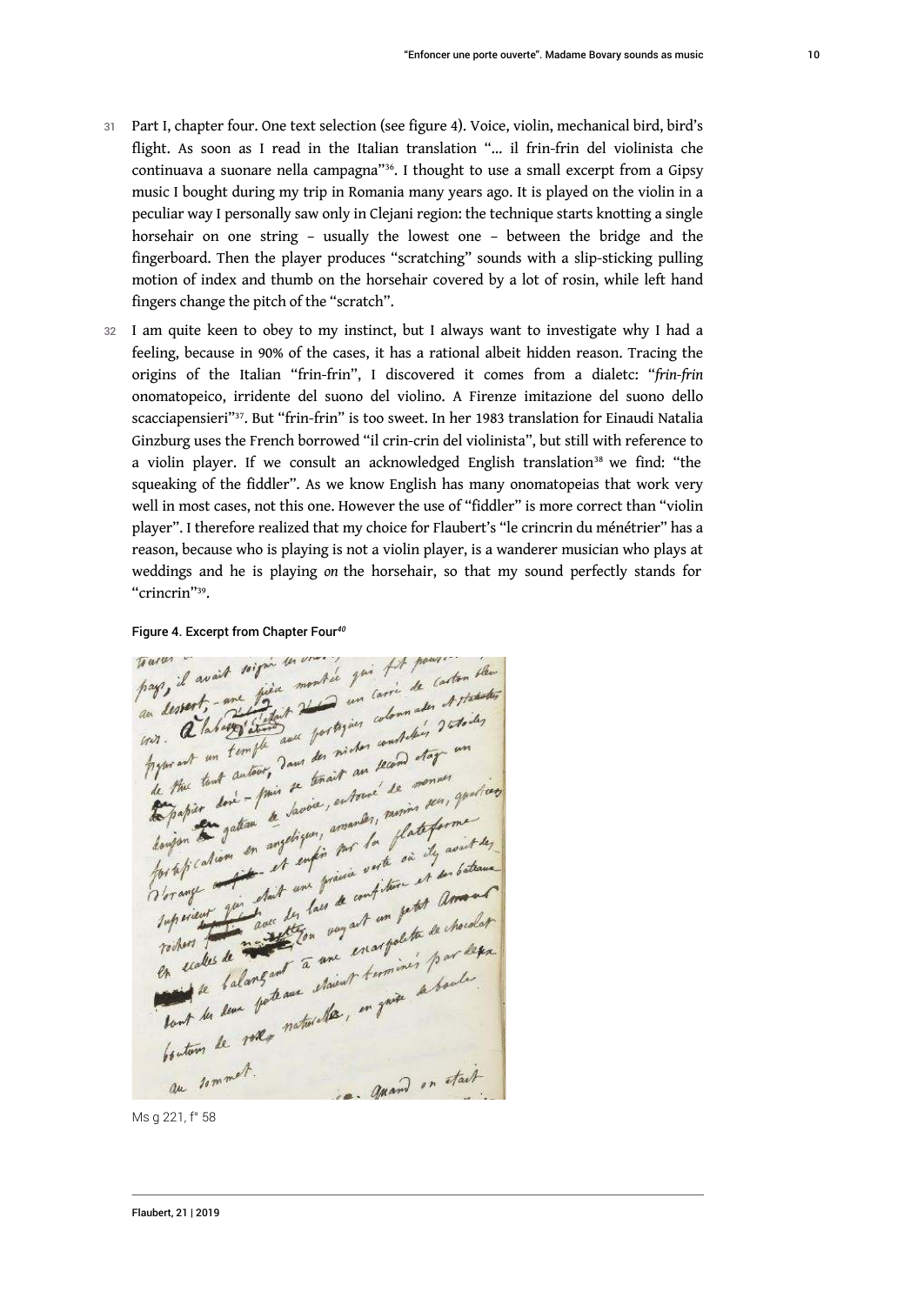### The listening experience

- <sup>33</sup>Now the final issue is: how different is the listening of *Enfoncer une porte ouverte* by someone who knows where it comes from, and someone who does not? In theory it is the same from the aesthetical point of view, different from the semantic one. Yet what actually happens is that the more you know on a work of art, the larger is the number of parameters to estimate it, also aesthetically. Therefore I prefer to talk of "musical discourse"<sup>41</sup> rather than "meaning" as a final response to a composition. Nonetheless if the listener knows that the chicken sounds at the beginning of my composition' second part, are part of the soundscape for a man and a young woman meeting, she/he will add a meaning to them. Even more appreciation can be elicited if the listener knows that the voice is reading *Madame Bovary* and the chicken spectrum is substituted for the voice's one, because she/he could imagine a link between the woman's neck description and the fact that backyard chickens are usually killed by snapping their neck.
- <sup>34</sup>Thus the awareness of the crucial relation between my music and *Madame Bovary* will allow the listener to create meaningful connections between the sound-objects, in favour of a musical discourse. Hence in terms of temporality – as I mentioned, one of the main issues of my scenario – it is like if there were two timelines: one for story (the Flaubert's one) and one for the sound experience (the one I provide with my composition).
- 35 Probably it could be an interesting experiment to ask a writer to imagine a story just listening to my music, then to a composer to write a music inspired by that music, and so on, until...?
- 36 Having said that, I claim the arbitrary power in music composition. In fact I am planning to finish *Enfoncer une porte ouverte* following the narrative scenario of *Madame Bovary*, and realize a second version – with a different title? – where all the sounds collected from Flaubert's book are freely organized without any narrative aim (sequence, chronological order...), to the pursuit of perfect illusion.
- 37 Once Giorgio De Chirico said "One never knows what music is about"<sup>42</sup> With this text of mine I have explained what *Enfoncer une porte ouverte* is about, but what it *is*, I let the listener to decide, hoping that at each listening it will be different.
- 38 Let me finally recommend to listen with high-quality loudspeakers, or a pair of good headphones, at the original audio coding format (24 bits, 44.1 KHz). Listening it in a compression format or on cheap loudspeakers, would be like reading *Madame Bovary* in the dark shade.

### Acknowledgements

39 I am deeply indebted to Bruna Donatelli for guiding me into Flaubert's world, hoping she could find the ideas aroused from her many advices now developed into a musical, even though unfinished, *collana*. I am especially grateful to Elisa Bricco who supported me finding the voice of Marie Gaboriaud, to whom I express my full gratitude for being patient during the recordings. I would like to thank Damien Dauge for having me given access to his valuable PhD Thesis. This final space belongs to my wife Daniela Zanco, who first put *Madame Bovary* in my hands, many years ago.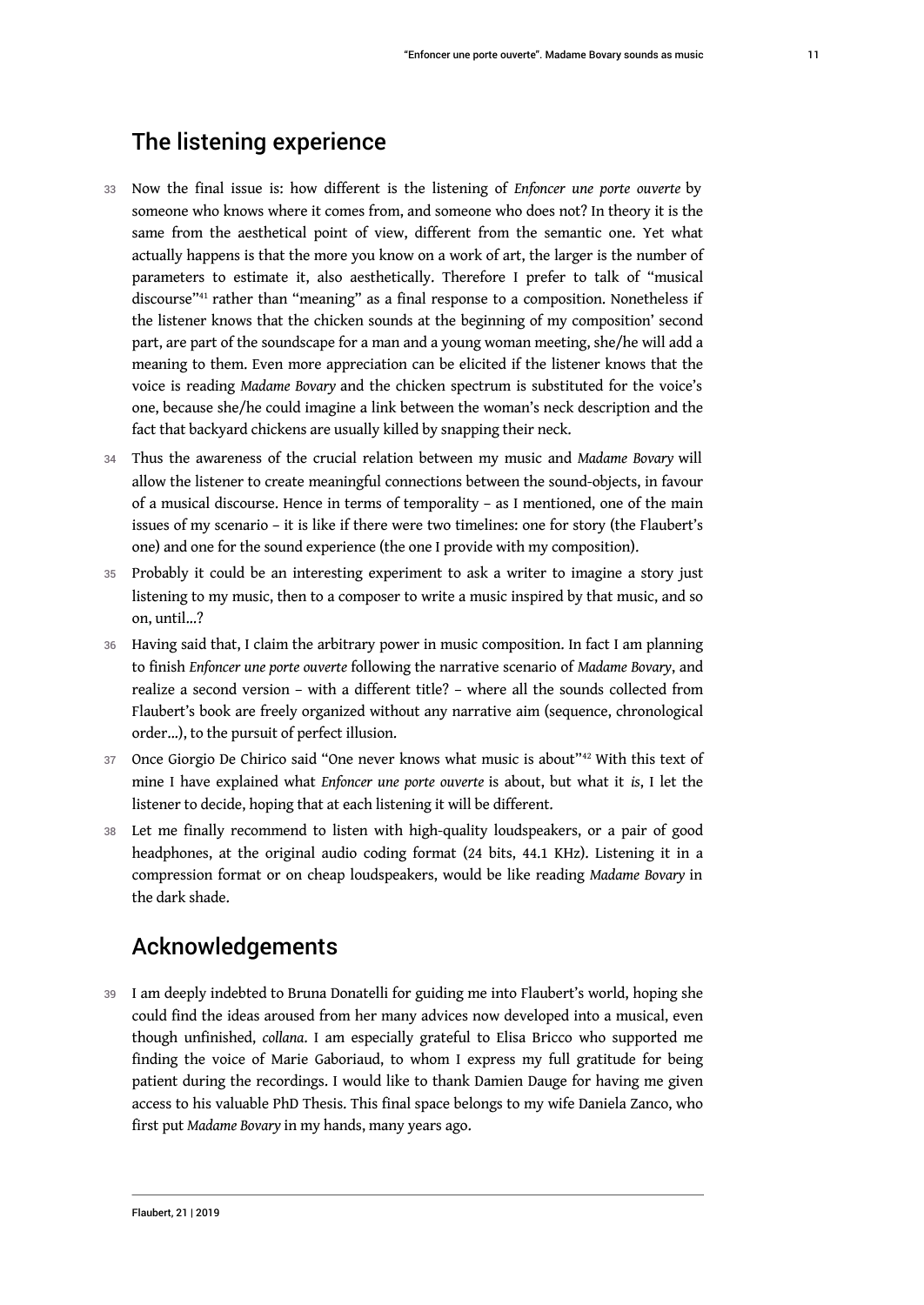### Sound sample references

- *L'art du kanoun Egyptien*, ARION LP ARN 36696
- *L'ordre Chazili d'Egypte. Al Hadra. Musique Soufi* vol. 4, ARION LP ARN 33658
- *Ägypten*, Unesco Collection, ex libris LP PH 6858903
- *Les "Haïdouks" d'autrefois"* vol. II, Euroart cd 004
- 361312\_\_tim-kahn\_\_glacial-outflow.wav
- 192035 dann93 chickens.wav
- 183487 ecfike chickens.wav
- 337101\_\_ivolipa\_\_group-of-dogs-barking.wav
- 416893\_\_apheo\_\_duck-hyde-park.wav
- 9329\_\_tigersound\_\_pigeon-wings.wav

40 All retrieved from https://freesound.org/.

### **NOTES**

**1.** Steven Brown, "The 'Musilanguage' Model of Music Evolution", Nils L.Wallin, Björn Merker, Steven Brown (eds), *The origins of Music*, MIT Press, Cambridge, 2000, p. 271.

**2.** Roberto Doati, "La messa in scena della parola: *Thema (Omaggio a Joyce)* di Luciano Berio", *Repères DoRiF*, 15 – *Au prisme de la voix. Hommage à Pierre Léon* – coordonné par Enrica Galazzi et Laura Santone, DoRiF Università, Roma marzo 2018, http://www.dorif.it/ezine/ ezine\_articles.php?art\_id=397.

**3.** Doati, "Per una chimica delle parole", Alessandra Di Vincenzo and Antonio G. Immertat (eds), *Poetronics: al confine tra suono, parola, tecnologia*, Edizioni Tracce, Pescara, 1999, with audio CD, p. 65-74.

**4.** The title is stolen to Christophe Imperiali, "La musicalité refusée", *Littératures*, 66, Presses Universitaires du Mirail, 2012, p. 38. (cited in Damien Dauge, *« Il lui semblait entendre… ». Flaubert et le spectre du musical*, PhD Thesis, Université de Rouen, 2015, p. 9).

**5.** I am using the word 'narrative' in its common sense, i.e. as a connected sequence of events to tell a story. Actually I firmly believe that all Literature is narrative, as all Paintings are figurative. Sol LeWitt, main figure of Conceptual Art, once told me: "The only abstract painting you can see is what you see when you gently press your eyeballs."

**6.** 'Acousmatic' comes from the Greek word *acousma*, "whatever is heard".

**7.** Jerome Peignot, "De la musique concrète à l'acousmatique", *Esprit*, Nouvelle série, 280 (1), 1960, p. 111-120.

**8.** Pierre Schaeffer, *A la recherche d'une musique concrète*, Le Seuil, Paris, 1952.

**9.** Schaeffer, *Traité des objets musicaux*, Le Seuil, Paris, 1966.

**10.** See for example the spiraling double meaning texts in *Anémic Cinéma* (1926), a silent movie by Marcel Duchamp. You can read them – it is an image – but you are also forced to hear them because they work on assonance: similar sounds-different meaning.

**11.** "In the likeness of great-hearted Stentor of the brazen voice, whose voice is as the voice of fifty other men", Homer, *Iliad*, V, 785.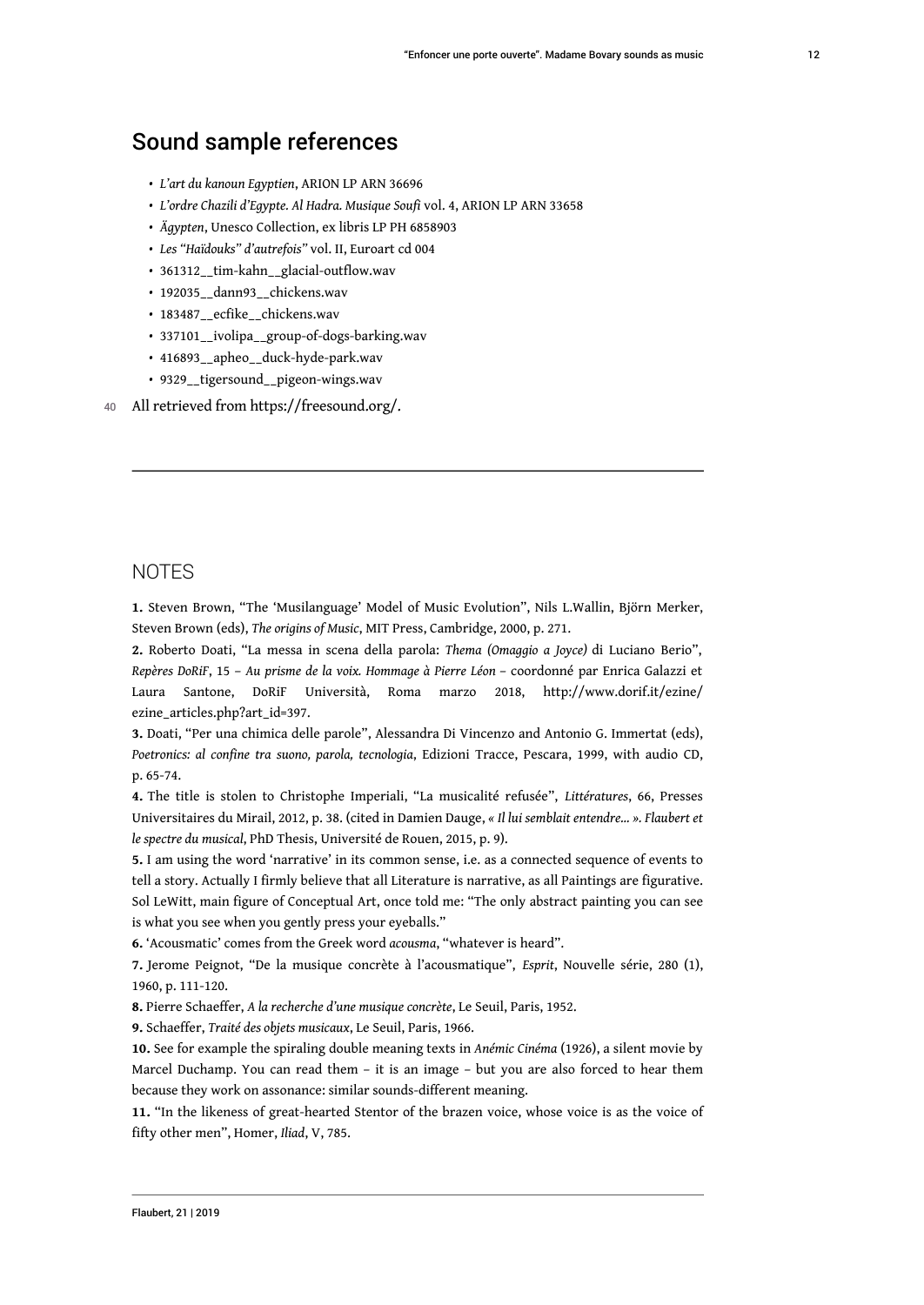**12.** Michael Fried, *Flaubert's "Gueuloir." On "Madame Bovary" and "Salammbô"*, Yale University Press, New Haven and London, 2012.

**13.** Letter to Mlle. Leroyer de Chantepie, December 12th 1857.

**14.** Dauge, *« Il lui semblait entendre… ». Flaubert et le spectre du musical*., *op. cit*., p. 36.

**15.** Bruna Donatelli, *Le perle, il filo e la collana. Figure e luoghi nell'opera di Flaubert*, Nuova Arnica editrice, Roma, 2008, "I Quaderni di Igitur, Testi & Studi", 16, p. 25. "You are true artist, true prose writer – Flaubert says – only when you are able to make the text vibrate with the only enchanting force of the rhythm, when you are able to infuse the right tension only through the choice and position of the word, when style becomes rhythm".

**16.** www.bovary.fr, retrieved: February 2nd 2018.

**17.** Robert Pratten, *Getting Started in Transmedia Storytelling*, Robert Pratten, 2011, p. 64.

**18.** I cannot forget when in 1996 I heard Stockhausen saying that the far and slow moving electronic sounds in his *Kontakte* were recalls of American planes going to bomb his Country while he was laying on the grass in his small, country.

**19.** "An object is in a sense out of time. It is only derivatively in time by reason of its having the relation to events which I term 'situation'." Alfred North Whitehead, *The Concept of Nature. The Tarner Lectures delivered in Trinity College November 1919*, Cambridge University Press, Cambridge, 1964, p. 51.

**20.** Doati, "Symmetry, Regularity, Direction, Velocity", *Perspectives of New Music*, 22, 1/2 (Autumn, 1983 – Summer, 1984), p. 61-86.

**21.** "There is time because there are happenings, and apart from happenings there is nothing." Whitehead, *The Concept of Nature. The Tarner Lectures delivered in Trinity College November 1919*, *op. cit.*, p. 44.

**22.** Émile Zola, "Causerie", *La Tribune*, 28 novembre 1869, cited in Didier Philippot, *Gustave Flaubert. Mémoire de la critique*, Presses Universitaires Paris Sorbonne, 2006, p. 288. ("The music of Gustave Flaubert is a kind of *basso continuo*, on which, like an acute hissing of a small flute, sudden scales of nervous notes are singing. A realistic, that is! but a realist who draws from reality strange concerts.").

**23.** "Also what we really observe in nature, its colours and its sounds and its touches are secondary qualities; in other words, they are not in nature at all but are accidental products of the relations between nature and mind." Whitehead, *The Concept of Nature. The Tarner Lectures delivered in Trinity College November 1919*, *op. cit.*, p. 91.

**24.** 27.3.1853. Gustave Flaubert, *Correspondance*, éd. établie par Jean Bruneau, Gallimard, Paris, « Bibliothèque de la Pléiade », t. II, 1980, p. 283. ("What I like, on the contrary, in the East, is that greatness that is unaware of itself, and that harmony of disparate things.").

**25.** *String Quartet* op. 41 no. 3 (1842) and *Fünf Stücke im Volkston* op. 102 (1849), where the folk motifs and rhythms sweep across a more formal structure, allegory of the country where Emma is living and the city where she would like to live.

**26.** Arden Reed, *Manet, Flaubert, and the Emergence of Modernism. Blurring Genre Boundaries*, University Press, Cambridge, 2003.

**27.** Voir Henri Mitterand, *L'Illusion réaliste*, Puf, Paris, 1994.

**28.** Curtis Roads, *The Computer Music Tutorial*, MIT Press, Cambridge, 1996, p. 197-199.

**29.** Roads, *ibid.*, p. 419-432.

**30.** « Le mot spectre est ici [chez Antonin Artaud] irréductiblement ambivalent, il oscille sans détermination possible entre ses deux sens : celui qui en fait un synonyme de fantôme, de revenant, de double ; celui qui dit l'analyse du rayonnement d'une source, qu'elle soit lumineuse ou sonore. » Peter Szendy, « Radio-Artaud (le théâtre, l'enregistrement, le double) », in Laurent Feneyrou (ed.), *Musique et dramaturgie : esthétique de la représentation au XX<sup>e</sup> siècle*, Publications de la Sorbonne, Paris, 2003, p. 713, cited in Dauge, *« Il lui semblait entendre… ». Flaubert et le spectre du musical*, *op. cit.*, p. 12. ("The word spectrum is here [at Antonin Artaud] irreducibly ambivalent, it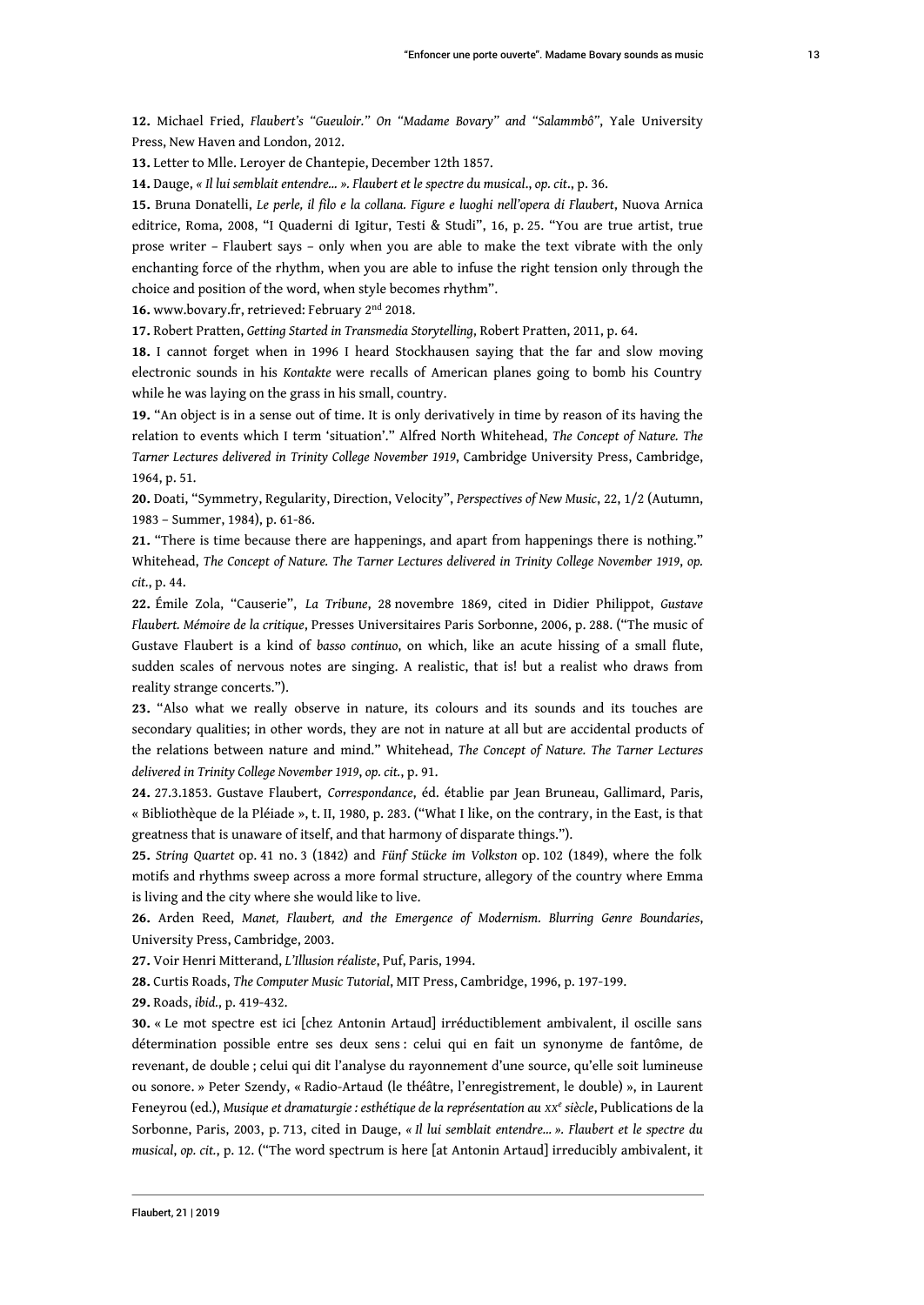oscillates without any possible determination between its two senses: one connoting a synonym for ghost, revenant, double; one connoting the analysis of the radiation of a source, whether it is luminous or sound.") Is it a chance that the first time I massively used the convolution technique was in 2005 for a musical theatre work commissioned by La Biennale di Venezia: *Un avatar del diavolo* (A devil's avatar) based on Artaud's *Pour en finir avec le jugement de dieu*?

**31.** By Auguste de Gérando, Imprimeurs-Unis, Paris, 1844, p. 31.

**32.** "The Hungarians have similarly in their language as many German words, even more; some are borrowed from Latin, and even, looking carefully, we find in the Hungarian language sixty French words, besides that we have in French a dozen Hungarian words («heiduque, trabant, hussard, schako, kolback, dolman, soutache» are Hungarian words Frenchified."

folio=919&mode=sequence&mot=>, <https://www.bovary.fr/folio\_visu.php? mode=sequence&folio=&org=3&zoom=50&seq=2>, <https://www.bovary.fr/folio\_visu.php? mode=sequence&folio=&org=3&zoom=50&seq=3>, <https://www.bovary.fr/folio\_visu.php?

mode=sequence&folio=&org=3&zoom=50&seq=19>.

**33.** See transcriptions at: <https://www.bovary.fr/folio\_visu.php?

**34.** www.bovary.fr/folio\_visu.php?mode=sequence&folio=&org=3&zoom=50&seq=33.

**35.** http://www.bovary.fr/folio\_visu.php?mode=sequence&folio=&org=3&zoom=50&seq=48%3E. **36.** "le crincrin du ménétrier qui continuait à jouer dans la campagne", as translated by Giuseppe Achilli in Gustave Flaubert, *Madame Bovary*, Rizzoli Editore, Milano, 1949.

**37.** Cletto Arrighi, *Dizionario Milanese-italiano*, Manuali Hoepli, Milano, 1896. Consulted edition: 1977. ("*frin-frin* onomatopoeic, mocking of the sound of the violin. In Florence, imitation of the sound of Jew's harp.")

**38.** Margaret Cohen editor, with a translation by Eleanor Marx Aveling and Paul de Man, W. W. Norton & Company, New York, 1965. Consulted edition: 2005.

**39.** Onomatopeia for 'crine' (horsehair).

**40.** www.bovary.fr/folio\_visu.php?mode=sequence&folio=&org=3&zoom=50&seq=58.

**41.** Stephen McAdams, "Music: A science of the mind?", in *Contemporary Music Review*, 2, 1, 1987, p. 1-61.

**42.** Giorgio de Chirico, "Méditations d'un peintre. Que pourrait être la peinture de l'avenir", in Jean Paulhan's collection of manuscripts, published in *Il meccanismo del pensiero*, Maurizio Fagiolo dell'Arco ed., Einaudi, Torino, 1985. Now in Giorgio de Chirico, *Scritti/1 (1911-1945). Romanzi e Scritti critici e teorici*, Andrea Cortellessa ed., Bompiani, Milano, 2008.

#### **ABSTRACTS**

My contribution consists of an original musical work on *Madame Bovary* and the following text that is a description of the ideas behind the composition. The link between text and music dates back to the History of humankind and it always represented a problem for composers. According to different situations, new solutions were adopted. In the second half of the XX Century some composers developed new musical techniques for voice composition clearly under the influence of Saussure, Trubeckoj, Jakobson as well as experimental Literature. To compose *Enfoncer une porte ouverte* I was facing a XIX Century narrative text, leaving me not enough space to fit these modern techniques into it. We know that for Flaubert text and sound were not two separate entities, as he was reading aloud his drafts, so I asked to the voice in my composition, not to read